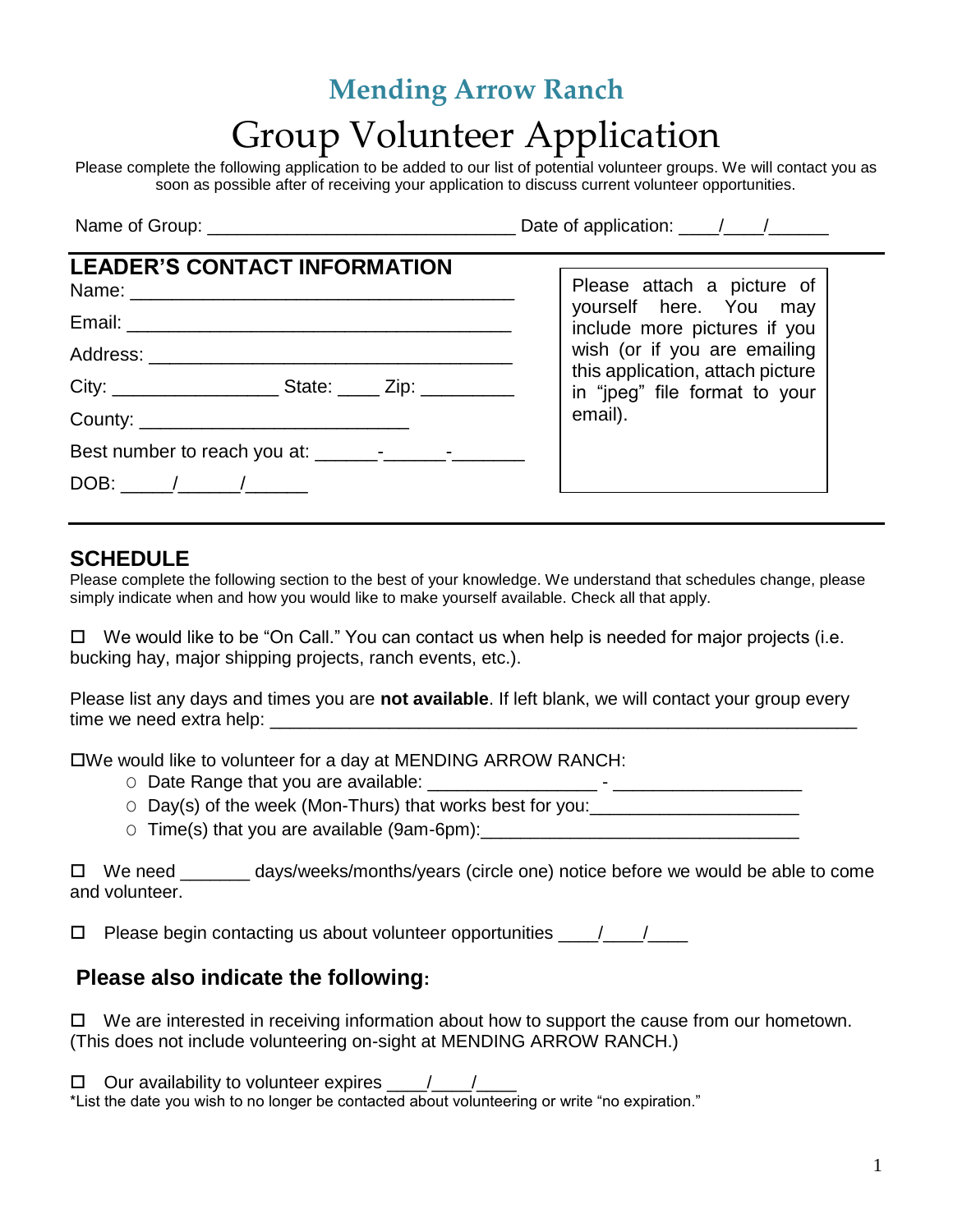#### **Specific areas of interest:**

Please check all that apply.

- □ Gardens
- □ Building/Construction projects
- $\Box$  Herd help (scooping poop, cleaning troughs, etc)
- □ Professional assistance (plumbers, mechanics, contractors, etc)
- $\Box$  Ranch maintenance and daily tasks
- Anything and everything!

**We are also open to your ideas. Please list and explain here:**

#### **Skills**

What do you see as the strengths of your volunteer group?

Of the skills your group has, which would you like to offer to the ranch?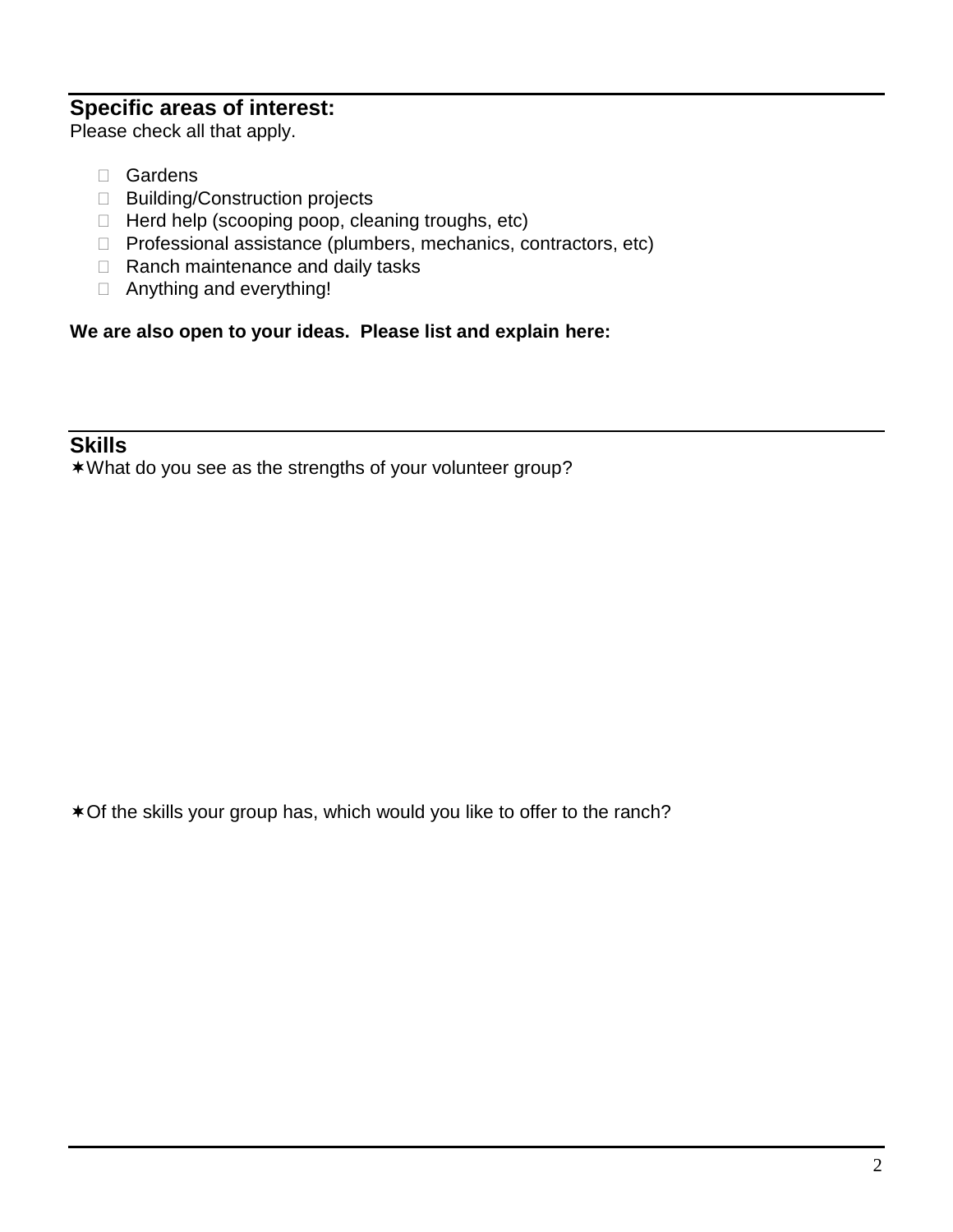### **OTHER QUESTIONS**

\* How did you hear about MENDING ARROW RANCH?

List some reasons your group wants to volunteer at MENDING ARROW RANCH?

Do you have any questions about MENDING ARROW RANCH?

 What is the age range and breakdown of your group? Approximately how many people will be coming to volunteer?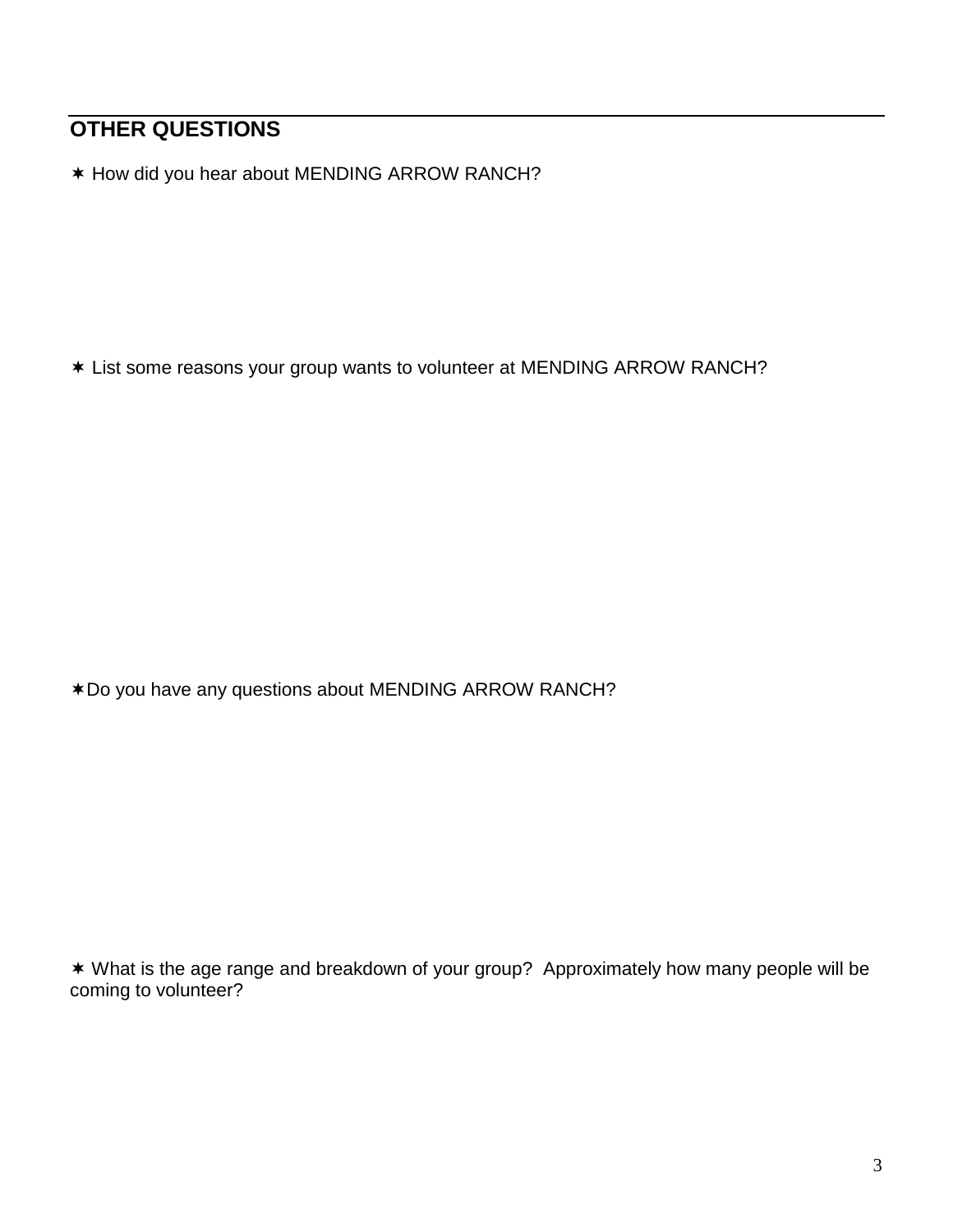\*If any volunteers in your group are under the age of 18, what will be the child to adult ratio of your team? (Please note: the minimum ratio is 1 adult to every 5 teenagers and 1 adult to every 3 children under the age of 12)

Do you have any leaders in your group with specific skills who would be willing to take the lead on a specific project?

\* Are there any special considerations for your group we should know about?

Tell us about your group . . . Your mission or passion, interesting facts, outstanding talents, funny stories, favorite foods, hobbies, certifications, awards, achievements, etc.